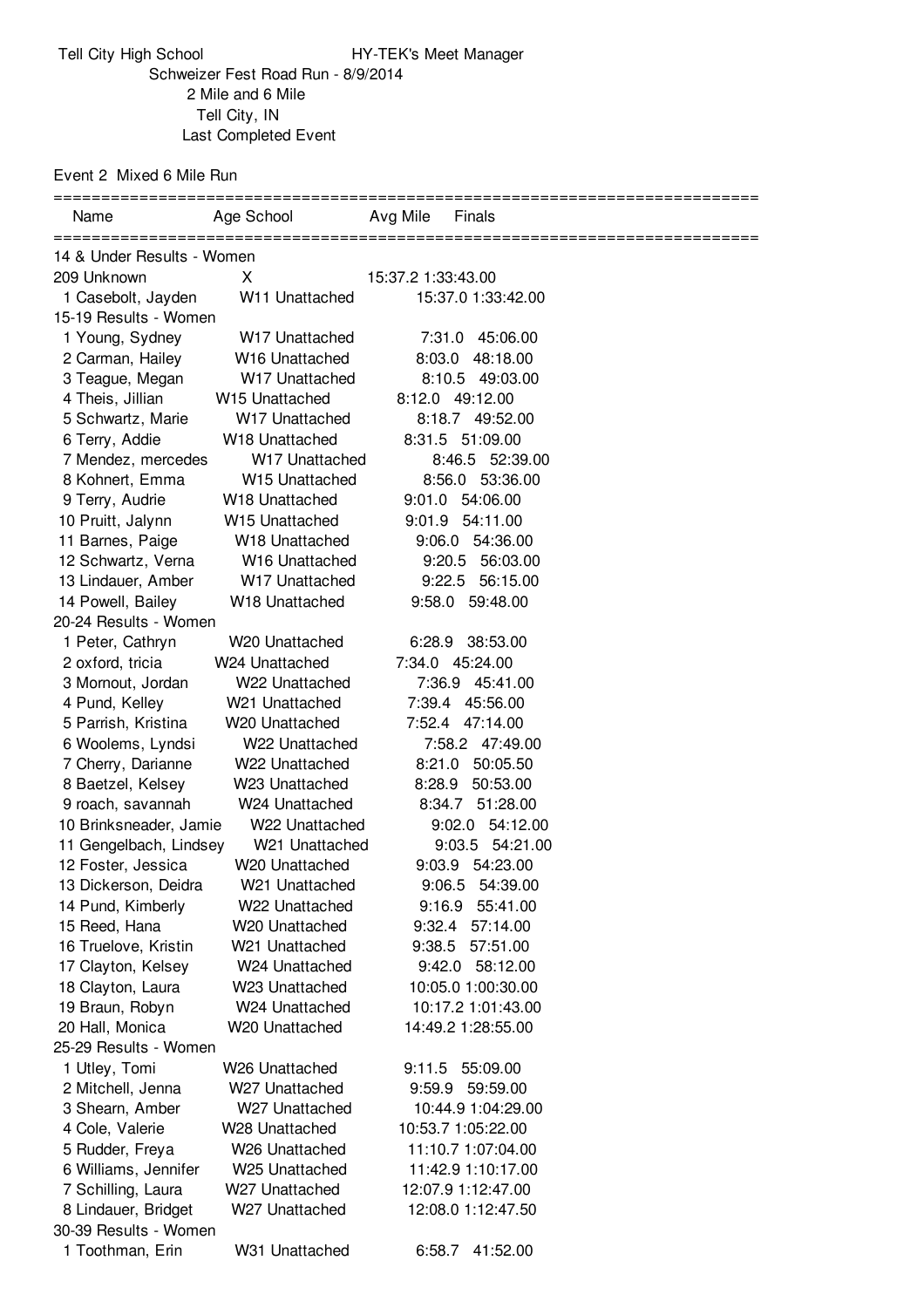| 2 Morrison, Jaime        | W <sub>35</sub> Unattached | 7:11.0<br>43:06.00 |
|--------------------------|----------------------------|--------------------|
| 3 Gordon, Rachel         | W38 Unattached             | 8:17.2<br>49:43.00 |
| 4 Engelbrecht, Carrie    | W <sub>35</sub> Unattached | 8:23.0<br>50:18.00 |
| 5 Taul, Emma             | W31 Unattached             | 8:38.0<br>51:48.00 |
| 6 Chestnut, Jennifer     | W36 Unattached             | 9:06.9<br>54:41.00 |
| 7 Richard, Sarah         | W34 Unattached             | 9:18.7<br>55:52.00 |
| 8 Hollinden, Kristen     | W33 Unattached             | 9:30.0<br>57:00.00 |
| 9 Hopkins, Brandy        | W37 Unattached             | 9:56.7<br>59:40.00 |
| 10 Walsh, Breanne        | W37 Unattached             | 59:58.00<br>9:59.7 |
| 11 Bratcher, Stephanie   | W34 Unattached             | 10:04.9 1:00:29.00 |
| 12 Harpenau, Cheri       | W37 Unattached             | 10:31.7 1:03:10.00 |
| 13 Hess, Brandi          | W36 Unattached             | 10:46.7 1:04:40.00 |
| 14 Parker, Kathy         | W32 Unattached             | 10:48.4 1:04:50.00 |
| 15 Merrill, Carrie       | W36 Unattached             | 10:56.5 1:05:39.00 |
| 16 Harding, Maggie       | W31 Unattached             | 11:08.0 1:06:48.00 |
| 17 Allen, Janice         | W39 Unattached             | 11:20.7 1:08:04.00 |
| 18 Miller, Emily         | W35 Unattached             | 11:29.0 1:08:54.00 |
| 19 Jennings, Laila       | W33 Unattached             | 12:15.4 1:13:32.00 |
| 40-49 Results - Women    |                            |                    |
| 1 Strobel, Kim           | W40 Unattached             | 43:49.00<br>7:18.2 |
| 2 Gazcon, Beatriz        | W41 Unattached             | 48:28.00<br>8:04.7 |
| 3 Haake, Lavonne         | W47 Unattached             | 8:24.0<br>50:24.00 |
| 4 Newton, Liz            | W43 Unattached             | 50:36.00<br>8:26.0 |
| 5 Kaster, Mary           | W46 Unattached             | 9:05.4<br>54:32.00 |
| 6 DuPre, Anite           | W48 Unattached             | 9:27.0<br>56:42.00 |
| 7 Gengelbach, Linda      | W48 Unattached             | 9:47.9<br>58:47.00 |
| 8 Konerding, Debbie      | W45 Unattached             | 9:55.5<br>59:33.00 |
| 9 Hamilton, emily        | W42 Unattached             | 10:04.0 1:00:24.00 |
| 10 Cambell, Patricia     | W45 Unattached             | 10:11.9 1:01:11.00 |
| 11 Kluender, Sarah       | W40 Unattached             | 10:43.5 1:04:21.00 |
| 12 Malone, Denise        | W42 Unattached             | 10:48.9 1:04:53.00 |
| 13 May, Mary             | W49 Unattached             | 10:54.9 1:05:29.00 |
| 14 Norris, Tori          | W41 Unattached             | 11:48.9 1:10:53.00 |
| 15 Strahl, Stephanie     | W41 Unattached             | 11:49.2 1:10:55.00 |
| 16 Goffinet, Amy         | W41 Unattached             | 12:15.0 1:13:30.00 |
| 17 Hermann, Katie        | W44 Unattached             | 12:48.5 1:16:51.00 |
| 18 Anson, Pat            | W48 Unattached             | 13:37.5 1:21:45.00 |
| 19 Coyle, Tracey         | W47 Unattached             | 15:37.1 1:33:42.40 |
| 20 Casebolt, Sonia       | W40 Unattached             | 15:37.2 1:33:43.00 |
| 50-54 Results - Women    |                            |                    |
| 1 Schmitt, Joyce         | W51 Unattached             | 9:32.9 57:17.00    |
| 2 Reed, Debbie           | W50 Unattached             | 11:06.2 1:06:37.00 |
| 3 Baughman, Melody       | W51 Unattached             | 11:07.9 1:06:47.00 |
| 4 Pyle, Kathy            | W50 Unattached             | 11:28.4 1:08:50.00 |
| 5 Schaefer, Diana        | W50 Unattached             | 11:34.4 1:09:26.00 |
| 6 Vinson, Carol          | W51 Unattached             | 11:43.0 1:10:17.50 |
| 7 Zellers, Carol         | W53 Unattached             | 12:57.7 1:17:46.00 |
| 55-59 Results - Women    |                            |                    |
| 1 Lautner, Janet         | W57 Unattached             | 50:46.00<br>8:27.7 |
| 2 Kohnert, Julie         | W55 Unattached             | 9:13.9<br>55:23.00 |
| 3 Welchert, Deborah      | W56 Unattached             | 10:31.2 1:03:07.00 |
| 4 Rudder, Julie          | W57 Unattached             | 11:10.8 1:07:04.50 |
| 5 Graves, Brenda         | W59 Unattached             | 12:18.9 1:13:53.00 |
| 60-69 Results - Women    |                            |                    |
| 1 Brenton, Kathy         | W64 Unattached             | 11:23.0 1:08:18.00 |
| 2 Pappano, Katie         | W60 Unattached             | 12:13.5 1:13:21.00 |
| 14 & Under Results - Men |                            |                    |
| 1 Bashor, John           | M14 Unattached             | 38:42.00<br>6:27.0 |
| 2 Ramsey, Alexander      | M14 Unattached             | 38:51.00<br>6:28.5 |
| 3 Richards, Dalton       | M14 Unattached             | 7:07.9<br>42:47.00 |
|                          |                            |                    |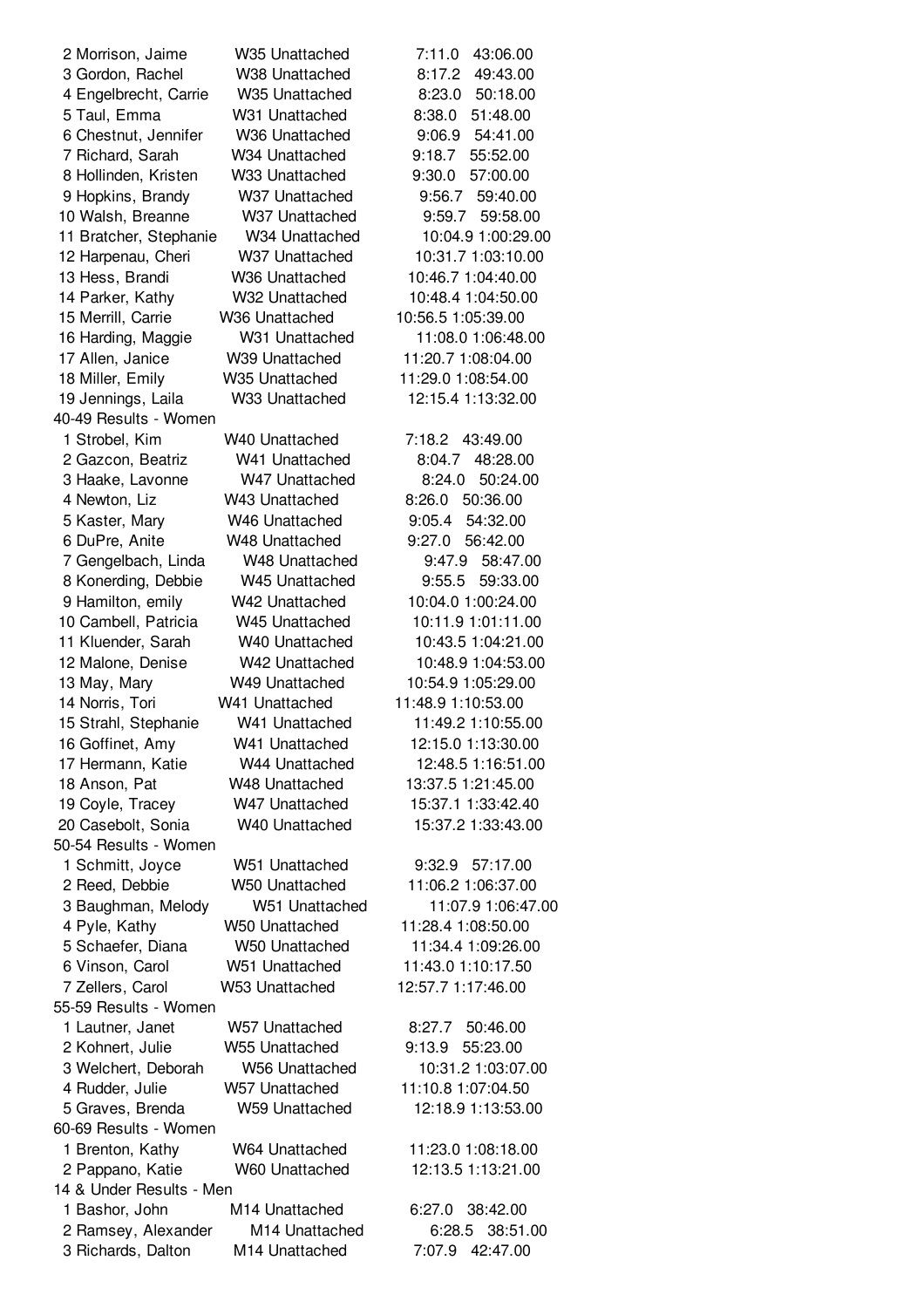Becher, Ben M14 Unattached 7:37.2 45:43.00 Hubert, Logan M14 Unattached 8:04.9 48:29.00 Arnold, Taten M14 Unattached 8:59.0 53:54.00 Braunecker, Shane M11 Unattached 10:12.4 1:01:14.00 Roark, Alesa M14 Unattached 10:14.9 1:01:29.00 Casebolt, Devon M13 Unattached 11:34.2 1:09:25.00 15-19 Results - Men Pierrard, Aaron M18 Unattached 5:57.2 35:43.00 Simpson, Leo M15 Unattached 6:02.0 36:12.00 Simpson, Thomas M15 Unattached 6:02.7 36:16.00 Byrne, Clayton M16 Unattached 6:04.0 36:24.00 Newton, Alex M19 Unattached 6:14.7 37:28.00 Smith, Joseph M18 Unattached 6:16.5 37:39.00 Teague, David M15 Unattached 6:17.9 37:47.00 Bashor, Nathan M19 Unattached 6:23.9 38:23.00 Werne, Zach M19 Unattached 6:24.5 38:27.00 Brinksneader, Travis M17 Unattached 6:26.7 38:40.00 Woolems, Ben M19 Unattached 6:38.4 39:50.00 Schwartz, Michael M17 Unattached 6:38.7 39:52.00 Goffinet, Reed M17 Unattached 6:39.0 39:54.00 Vaquero, Seth M15 Unattached 6:41.2 40:07.00 Houle, Stephen M16 Unattached 6:58.2 41:49.00 Reed, Eli M16 Unattached 7:02.0 42:12.00 Rogier, Nathan M15 Unattached 7:44.0 46:24.00 Lain, Bryce M18 Unattached 7:49.5 46:57.00 Otto, Gage M18 Unattached 8:00.7 48:04.00 McClure, Dustin M15 Unattached 8:24.4 50:26.00 Mowery, Jacob M16 Unattached 9:09.0 54:54.00 Sturgeon, Sebastian M17 Unattached 9:42.2 58:13.00 Froehlich, Anthony M16 Unattached 10:43.9 1:04:23.00 20-24 Results - Men Guy, Johnnie M20 Unattached 4:54.9 29:29.00 Gatwood, Noah M21 Unattached 5:41.4 34:08.00 Stone, Cody M20 Unattached 5:42.5 34:15.00 Scheiber, Eric M22 Unattached 5:54.7 35:28.00 Camp, Wes M24 Unattached 6:07.4 36:44.00 Bashor, Ian M21 Unattached 6:14.2 37:25.00 Schnell, Kyle M23 Unattached 6:41.7 40:10.00 Koepnick, Christian M22 Unattached 6:57.4 41:44.00 Fenn, Alex M24 Unattached 7:01.9 42:11.00 Harpenau, Andrew M21 Unattached 7:33.9 45:23.00 Callison, Michael M23 Unattached 7:37.0 45:42.00 Jones, Andrew M22 Unattached 7:46.7 46:40.00 Nugent, Thomas M23 Unattached 7:56.9 47:41.00 Lawrence, Justin M23 Unattached 8:17.7 49:46.00 Peter, Justin M21 Unattached 8:55.7 53:34.00 25-29 Results - Men Hubers, Ben M25 Unattached 4:59.9 29:59.00 Betz, Dustin M25 Unattached 5:49.2 34:55.00 Carter, Michael M28 Unattached 5:51.9 35:11.00 Joyce, Brian M26 Unattached 5:55.4 35:32.00 Everly, Logan M26 Unattached 8:55.0 53:30.00 Aldridge, Matt M26 Unattached 9:12.2 55:13.00 Fisher, Gary M28 Unattached 9:16.4 55:38.00 30-39 Results - Men Bartsch, matthew M32 Unattached 5:44.9 34:29.00 Paxton, Graham M33 Unattached 5:58.5 35:51.00 Camp, Shane M30 Unattached 6:16.7 37:40.00 Guillaume, Ty M32 Unattached 6:29.5 38:57.00 Toothman, Zach M32 Unattached 6:58.8 41:52.50